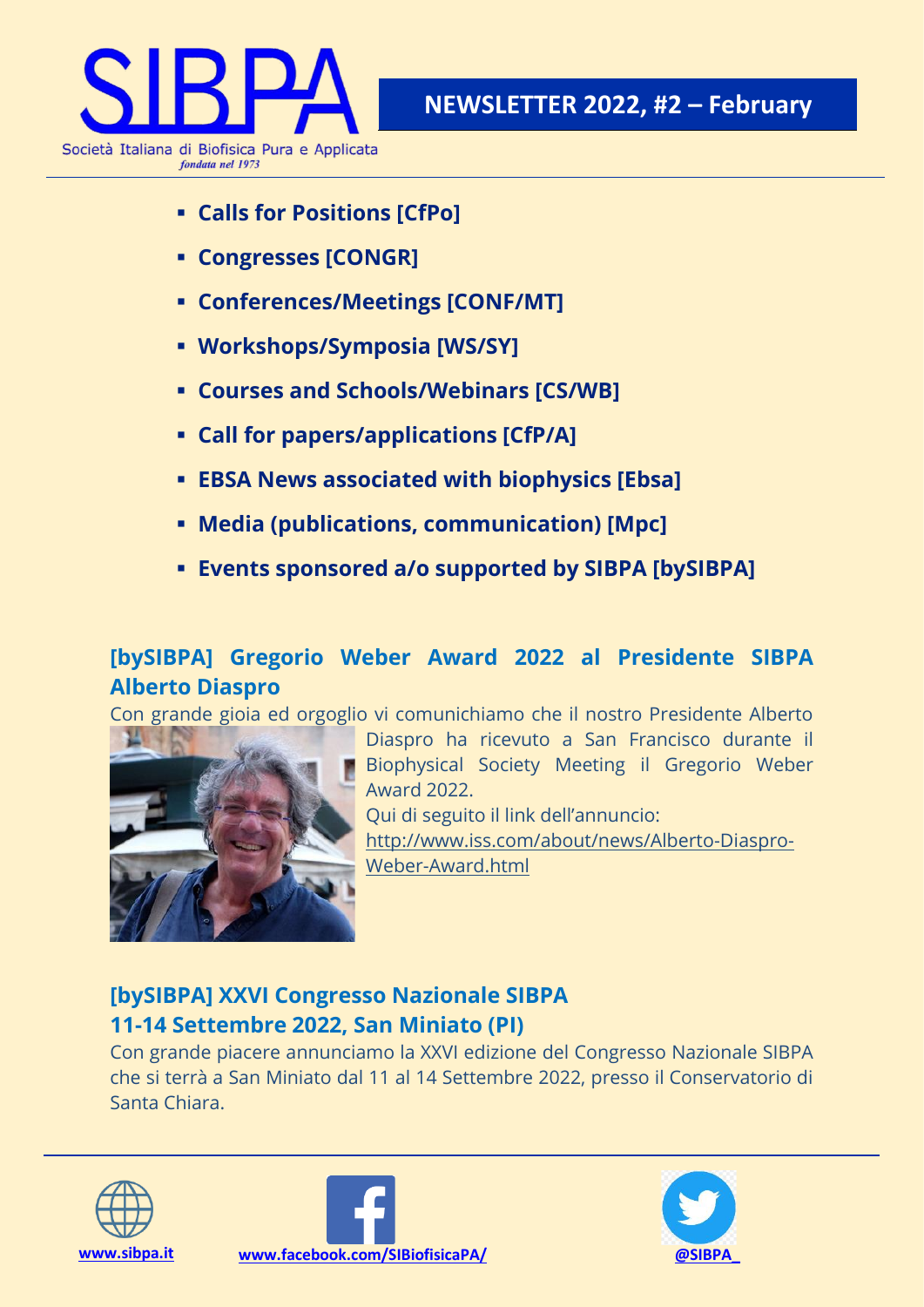

L'organizzazione di SIBPA2022 è a cura di Ranieri Bizzarri, Ines Delfino, Giovanni Romano, Barbara Storti, con il supporto tecnico di Francesco Impallari; il coordinamento scientifico sarà del Consiglio Direttivo della SIBPA.

Informazioni più dettagliate saranno presenti sul sito <https://www.sibpa.it/CongressoNazionaleSIBPASanMiniato/> in continuo aggiornamento e nelle prossime comunicazioni SIBPA.

# **[CfPo] PhD student position at University of Amsterdam**

Dear Colleagues,

I am looking for a PhD student interested in multiscale simulations of nanoparticles and the processes associated with their cellular uptake. We aim to combine coarse-grained and atomistic simulations to design nanoparticles for non-invasive therapeutics. The project will be carried out in close collaboration with colleagues within the Van 't Hoff Institute for Molecular Sciences at the University of Amsterdam. The position is for four years.

The application deadline is 16 March 2022

More information can be found here [https://vacatures.uva.nl/UvA/job/PhD-in-](https://vacatures.uva.nl/UvA/job/PhD-in-Multiscale-Simulations-of-Cellular-Drug-Delivery/741161702/?from=email&refid=14255788402&utm_source=J2WEmail&source=2&eid=168002-202258051058-22319453302&locale=en_GB)[Multiscale-Simulations-of-Cellular-Drug-](https://vacatures.uva.nl/UvA/job/PhD-in-Multiscale-Simulations-of-Cellular-Drug-Delivery/741161702/?from=email&refid=14255788402&utm_source=J2WEmail&source=2&eid=168002-202258051058-22319453302&locale=en_GB)

[Delivery/741161702/?from=email&refid=14255788402&utm\\_source=J2WEmail&s](https://vacatures.uva.nl/UvA/job/PhD-in-Multiscale-Simulations-of-Cellular-Drug-Delivery/741161702/?from=email&refid=14255788402&utm_source=J2WEmail&source=2&eid=168002-202258051058-22319453302&locale=en_GB) [ource=2&eid=168002-202258051058-22319453302&locale=en\\_GB](https://vacatures.uva.nl/UvA/job/PhD-in-Multiscale-Simulations-of-Cellular-Drug-Delivery/741161702/?from=email&refid=14255788402&utm_source=J2WEmail&source=2&eid=168002-202258051058-22319453302&locale=en_GB)





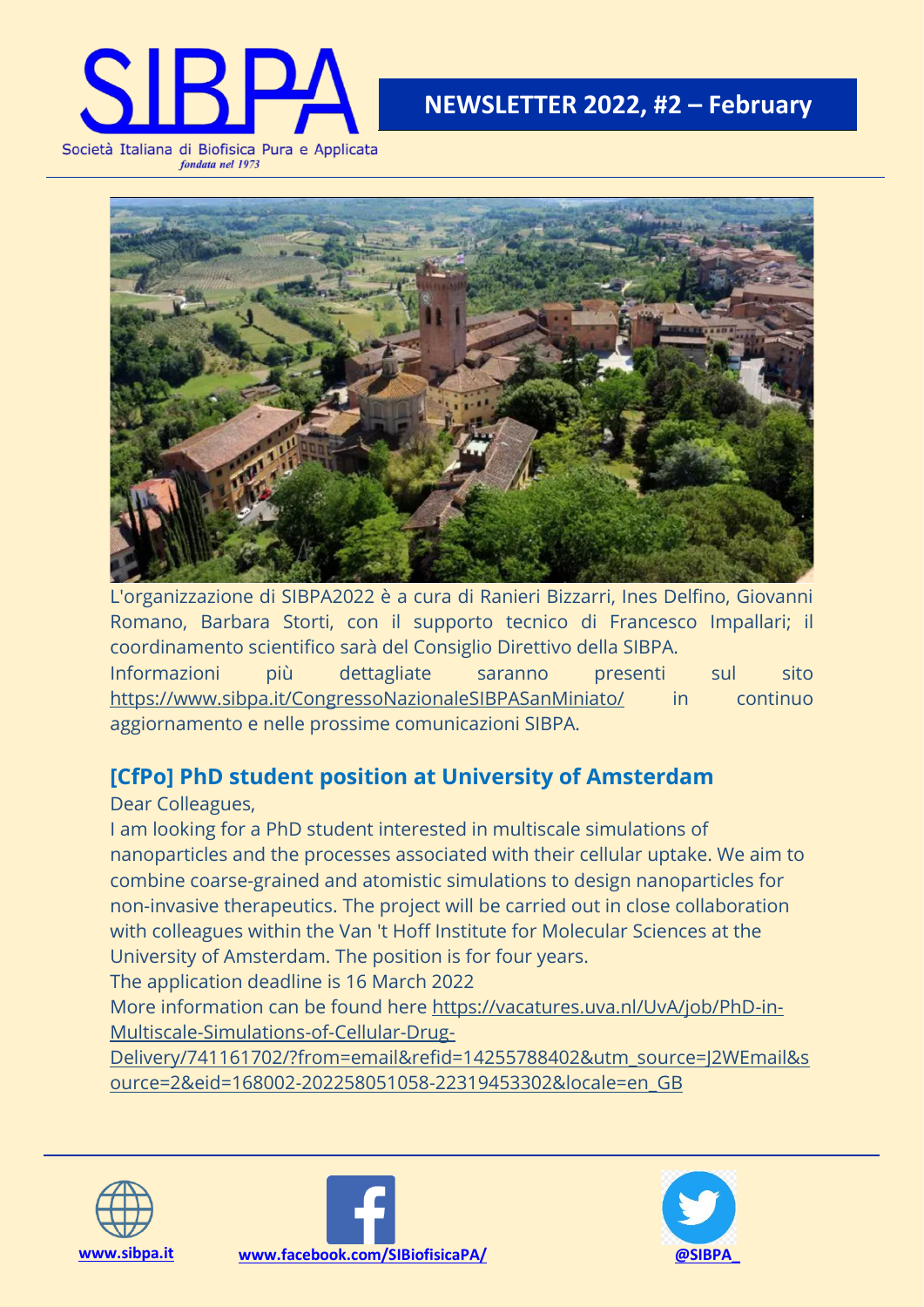

I am looking forward to receiving cv, letter of motivation and contact details of two references at [i.m.ilie@uva.nl](mailto:i.m.ilie@uva.nl) Dr. Ioana M. ILIE Computational Chemistry Van 't Hoff Institute for Molecular Sciences University of Amsterdam, the Netherlands

## **[CfPo] PhD student position at University of Bergen**

We have an opening for a fully funded 4-year PhD position in my group at the University of Bergen, Norway. Please see the full ad below for details. The project funded by the Research Council of Norway focuses on a multidisciplinary approach to study the formation, structure, and properties of biological membrane assemblies. The main model system is the vertebrate nervous system myelin sheath. Informal queries are welcome, but applications must be made through the link in the advert. Please note that only applications with the mandatory documents submitted can be evaluated. <https://www.jobbnorge.no/en/available-jobs/job/221160/phd-position-4-years>

Best regards, Petri Kursula Department of Biomedicine University of Bergen, Norway <https://link.uib.no/petri> [petri.kursula@uib.no](mailto:petri.kursula@uib.no)

## **[CfPo] Postdoc position at Marche Polytechnic University**

Una posizione di postdoc è disponibile nel gruppo del Dott. Luca Maragliano, Dipartimento di Scienze della Vita e dell'Ambiente, Università Politecnica delle Marche. Il progetto di ricerca riguarda simulazioni di Dinamica Molecolare di molecole sintetiche fotosensibili e delle loro interazioni con membrane biologiche, e si svolgerà in collaborazione con gruppi sperimentali dell'Istituto Italiano di Tecnologia (centri NSYN e CNST), dell'Università di Genova (Dipartimento di Medicina Sperimentale), e del Politecnico di Milano (Dipartimenti di Fisica e Chimica). E' richiesto il possesso del dottorato di ricerca in Chimica, Fisica o materie affini e solida esperienza in simulazioni di Dinamica Molecolare. Per maggiori informazioni si prega di scrivere a [l.maragliano@univpm.it](mailto:l.maragliano@univpm.it)





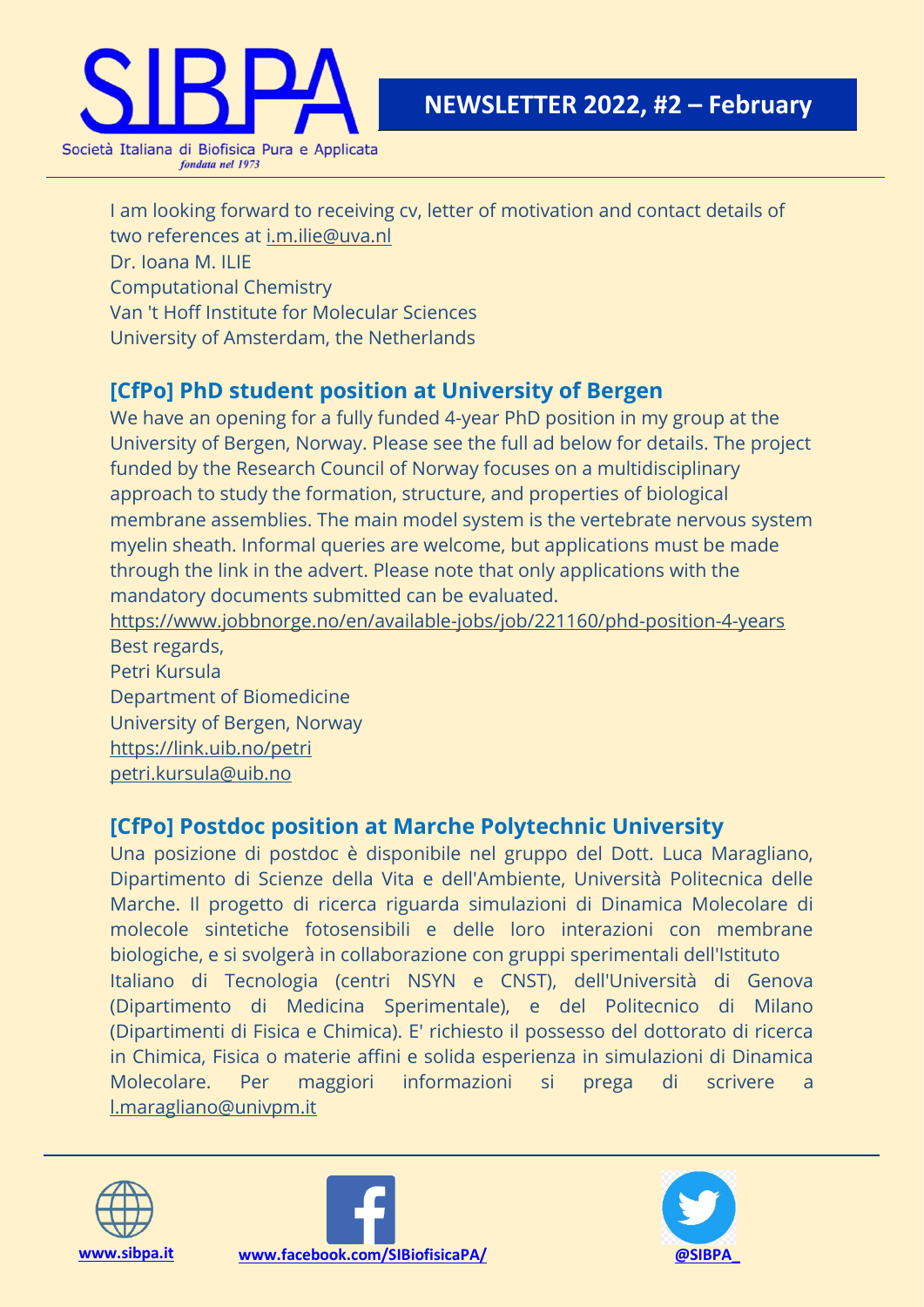

## **[CfPo] Postdoc position at University of Milan**

The candidate will be involved in ion channel characterization and biophysical microfluidics studies on human lymphocytes at the laboratory of Prof. Caterina La Porta, Department of Environmental Science and Policy

[\(www.oncolab.unimi.it\)](http://www.oncolab.unimi.it/) that is part of the Centre for Complexity and Biosystems of the University of Milan [\(www.complexitybiosystems.it\)](http://www.complexitybiosystems.it/). These studies require expertise in cell biology and microscopy and will allow the identification of new therapeutic targets for the immune response to tumors, in particular melanoma. The position will last for two years and is funded by the Italian Association for the Research on Cancer (AIRC) as part of a project in collaboration with the Istituto di Biofisica of CNR (Dr. Michael Pusch).

Applicants should have the following requirements

- Valid motivation and interest in research
- PhD in cell biology and microscopy with international publications
- Knowledge of English

Contact:

Prof. Caterina La Porta

[Caterina.laporta@unimi.it](mailto:Caterina.laporta@unimi.it)

#### **[CfPo] Postdoc position at Universidade de São Paulo, Brazil**

We are looking for candidates with excellent academic curriculum, with expertise in chemistry, biochemistry, physics, pharmacy or related fields, with attested experience in the cultivation of mesenchymal cells and osteoblasts and isolation and characterization of extracellular vesicles. Applications for interview with supervisors will be accepted until 11/03/2022 (scheduled start on 04/2022).

The candidates should send the curriculum and a brief description of the experience in the specified research field to the email [pietro@ffclrp.usp.br](mailto:pietro@ffclrp.usp.br) The postdoctoral will be carried out under the supervision of Prof. Pietro Ciancaglini.

Further info at: <https://fapesp.br/oportunidades/4854>

#### **[WS] ESRF Workshop on Molecular Crowding**

Dear all,

If you think that a µM protein solution is just a model system for the cellular environment, you could be interested in attending the ESRF Workshop on Molecular Crowding that will be held as an in-person meeting next June.